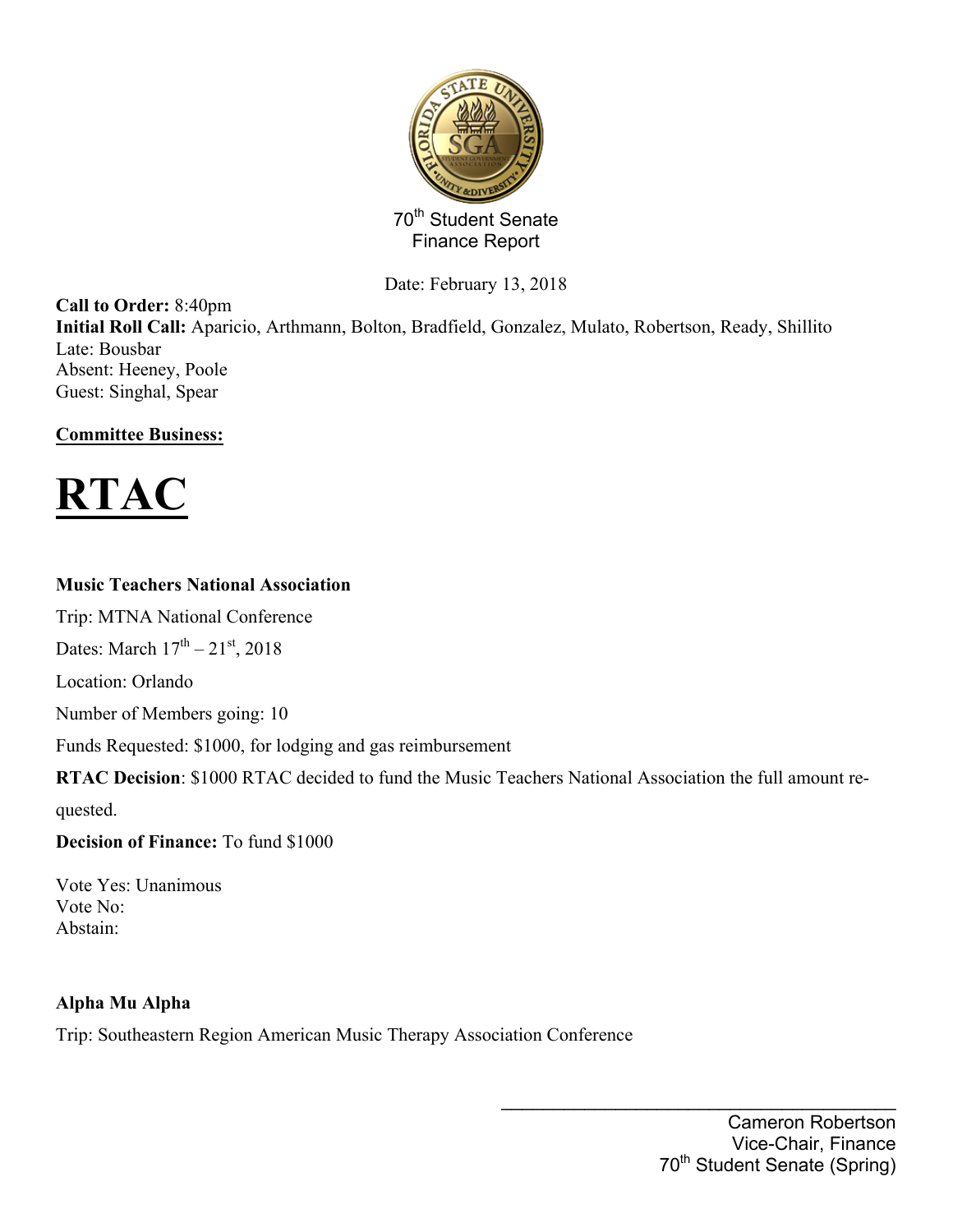

Dates: April  $11^{th}$ -14<sup>th</sup>, 2018 Location: Tennessee Number of Members going: 12 Funds Requested: \$70 per member, \$840 total

**RTAC Decision**: \$840 RTAC decided to fund the Southeastern Region American Music Therapy Association Conference the full amount requested.

**Decision of Finance:** To fund \$840

Vote Yes: Unanimous Vote No: Abstain:

## **Habitat for Humanity**

Trip: Going to build houses in Texas Dates: March  $11^{th} - 17^{th}$ , 2018 Location: Texas Number of Members going: 18 Funds Requested: \$2164,62 \$300 for food \$280 for gas \$1684,62 for van

**RTAC Decision**: \$0 RTAC decided to zero fund Habitat for Humanity because they submitted their request 24 business days prior to the trip, rather than the 27 days required by the RTAC statutes.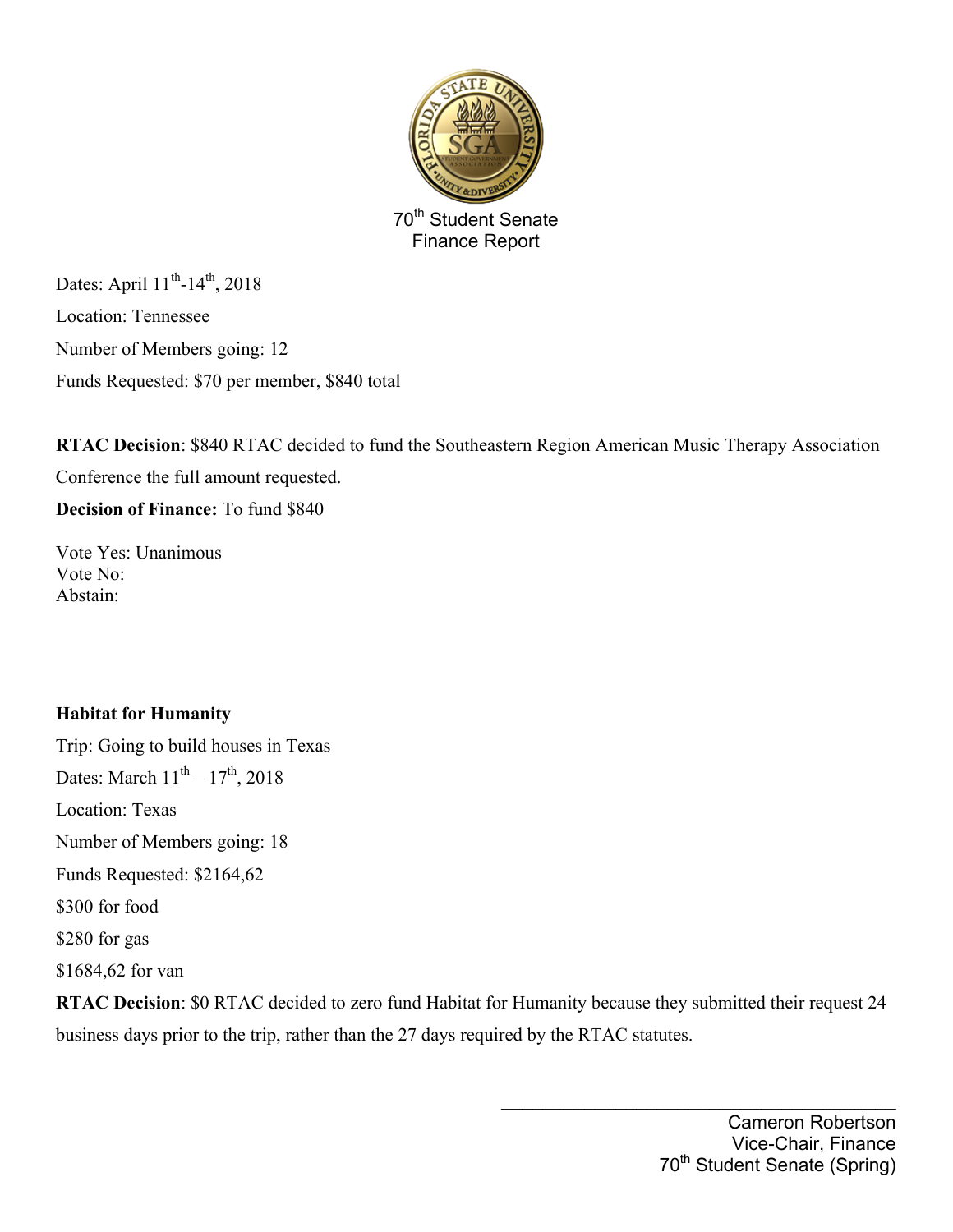

### **Decision of Finance:** To \$0 fund

Vote Yes: Unanimous Vote No: Abstain:

## **American Institute of Chemical Engineers Student Chapter**

Trip: AIChE 2018 Southern Regional Conference

Dates: April  $5<sup>th</sup> - 8<sup>th</sup>$ , 2018

Location: Louisiana State University

Number of Members going: 16

Funds Requested: \$2000

**RTAC Decision**: \$890 Due to the fact that 12 students have already been on the trip we chose to half fund those students and fully fund the remaining students' registration.

**Decision of Finance:** To fund \$1068

Vote Yes: Unanimous Vote No: Abstain:

### **Securities Society**

Trip: Conference for finance students Dates: March  $22^{nd}$ -24<sup>th</sup>, 2018 Location: New York City Number of Members going: 12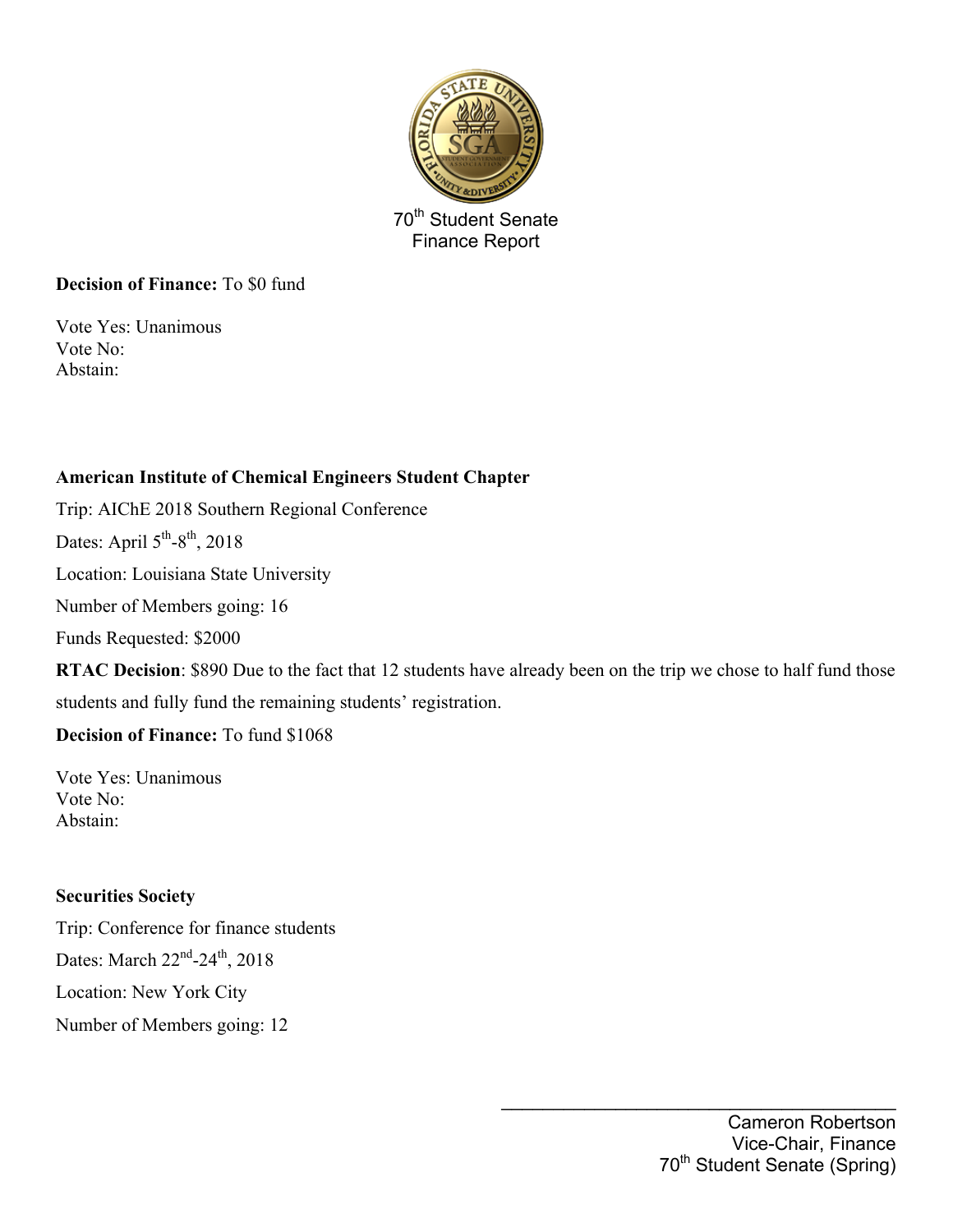

Funds Requested: \$8,400 Want to ask for maximum of \$250 per student

**RTAC Decision**: \$900 RTAC has decided to fund the Securities Society \$900 to ease their airfare expenses.

We came to this number by calculating the maximum amount we can for hotel, according to RTAC statues, and

applying to airfare, which was their priority cost.

**Decision of Finance:** To fund \$1800 (900 in travel, 900 in registration)

Vote Yes: Arthmann, Bousbar, Bolton, Bradfield, Gonzalez, Mulato, Ready, Shillito Vote No: Abstain: Aparicio

## **Kappa Kappa Psi**

Trip: Southeast District Convention Dates: April  $13^{th}$ - $15^{th}$ , 2018 Location: Charleston, SC Number of Members going: 23 Funds Requested: \$4,640.45 **RTAC Decision**: \$1,300 Due to the fact that 10 students have already been on the trip we chose to half fund those students and fully fund the remaining students' lodging.

**Decision of Finance:** To fund \$1550

Vote Yes: Aparicio, Arthmann, Bolton, Bradfield, Gonzalez, Mulato, Ready, Shillito Vote No: Abstain: Bousbar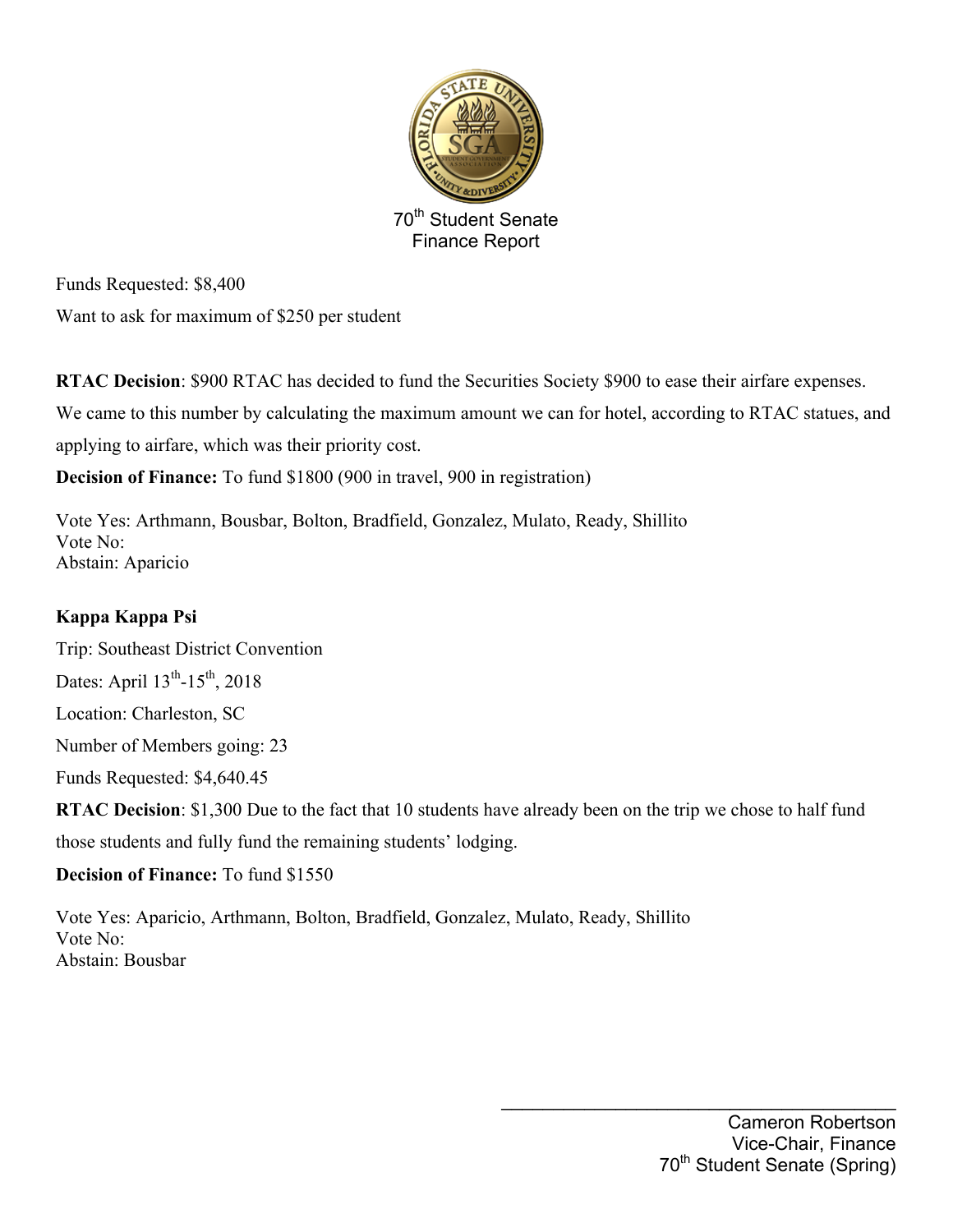

# PAC

## **Catholic Student Union**

- Weekly meetings on Wednesdays
- Serve as a save space
- Just had a super-bowl party
- Banquet at the end of the year
- 150-200 people have attended the event
- Anyone can come to the meeting
- Preferred location is the four points
- No dues are collected
- Churches donate to the event
- 4 share it nights in place in the future
- Most are FSU students that attend the event
- Social Media posts, word of mouth invitations, spirit nights, had flyers going out

**Decision of PAC:** 3,213: funding 8 dollars per student, service charge and room charge

### **Decision of Finance:** To fund \$3213

Vote Yes: Unanimous Vote No: Abstain:

### **American Society of Civil Engineers**

- Compete in the conference
- Huge networking event for the students
- 47 students; 6 faculty member; 9 returning; 4 FAMU students
- Conference is in Gainesville
- Looking to give away t-shirts if there are extra students
- FAMU funding fell through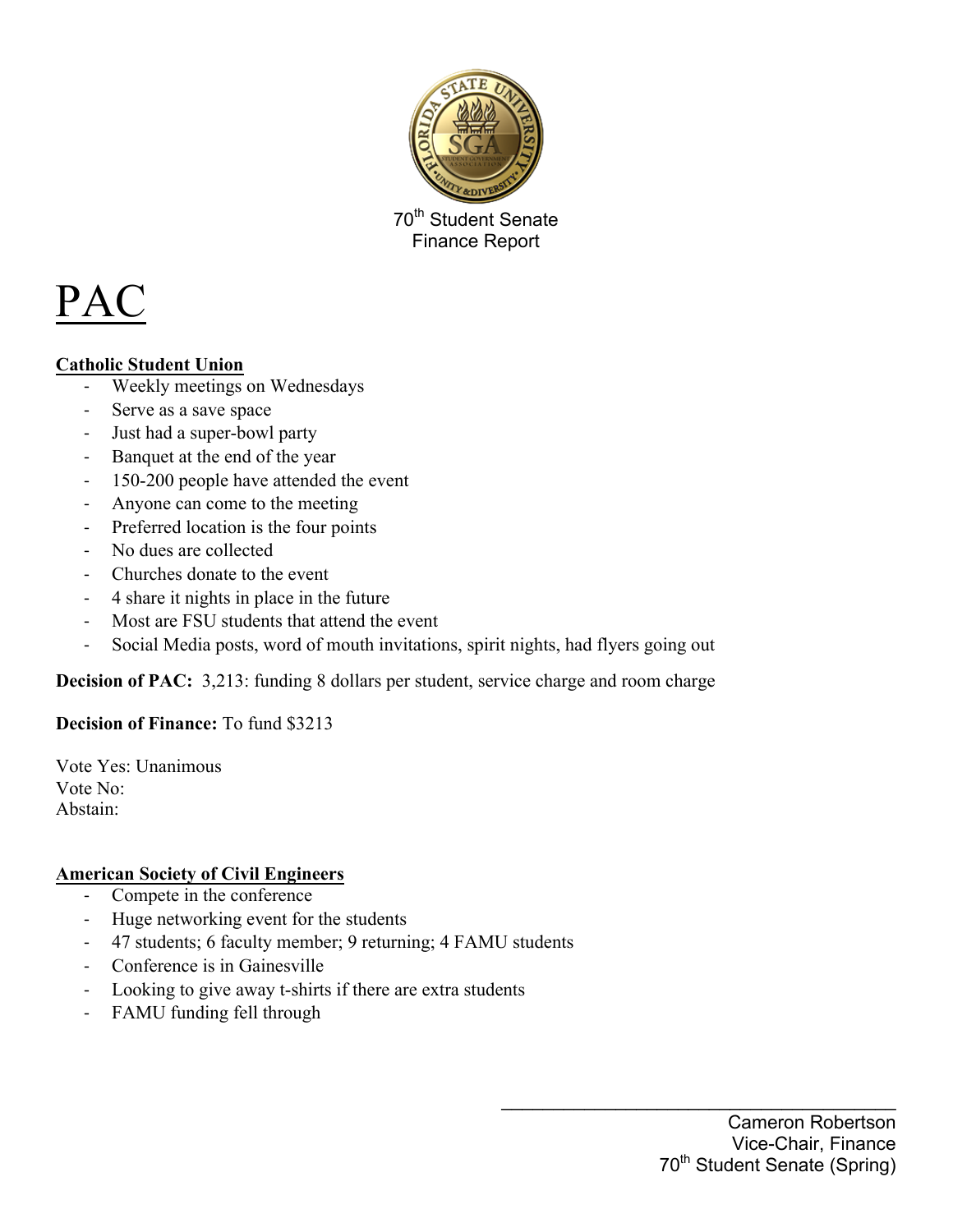

- 20 for the semester, 30 for the year
- 90 members
- Get a 2000 stipend and a grant for 2000
- Deans office is funding
- 2200 from RTAC
- The conference is open to the entire student body
- The extra shirts will go towards being given out at tabling events.

**Decision of PAC:** \$350: The funding goes towards 50 students; not including the 4 FAMU students or the faculty.

### **Decision of Finance:** To fund \$350

Vote Yes: Aparicio, Arthmann, Bolton, Bradfield, Gonzalez, Mulato, Shillito Vote No: Abstain: Ready

### **PeaceJam**

- Funding for water and food during the race and afterwards
- 5k event
- Facebook page marketing and will market the event
- ESP and PeaceJam are combing to host the event

**Decision of PAC:** \$86 : The amount of food is relatively small and they are funding the rest of the

### **Decision of Finance:** To fund \$86

Vote Yes: Unanimous Vote No: Abstain: